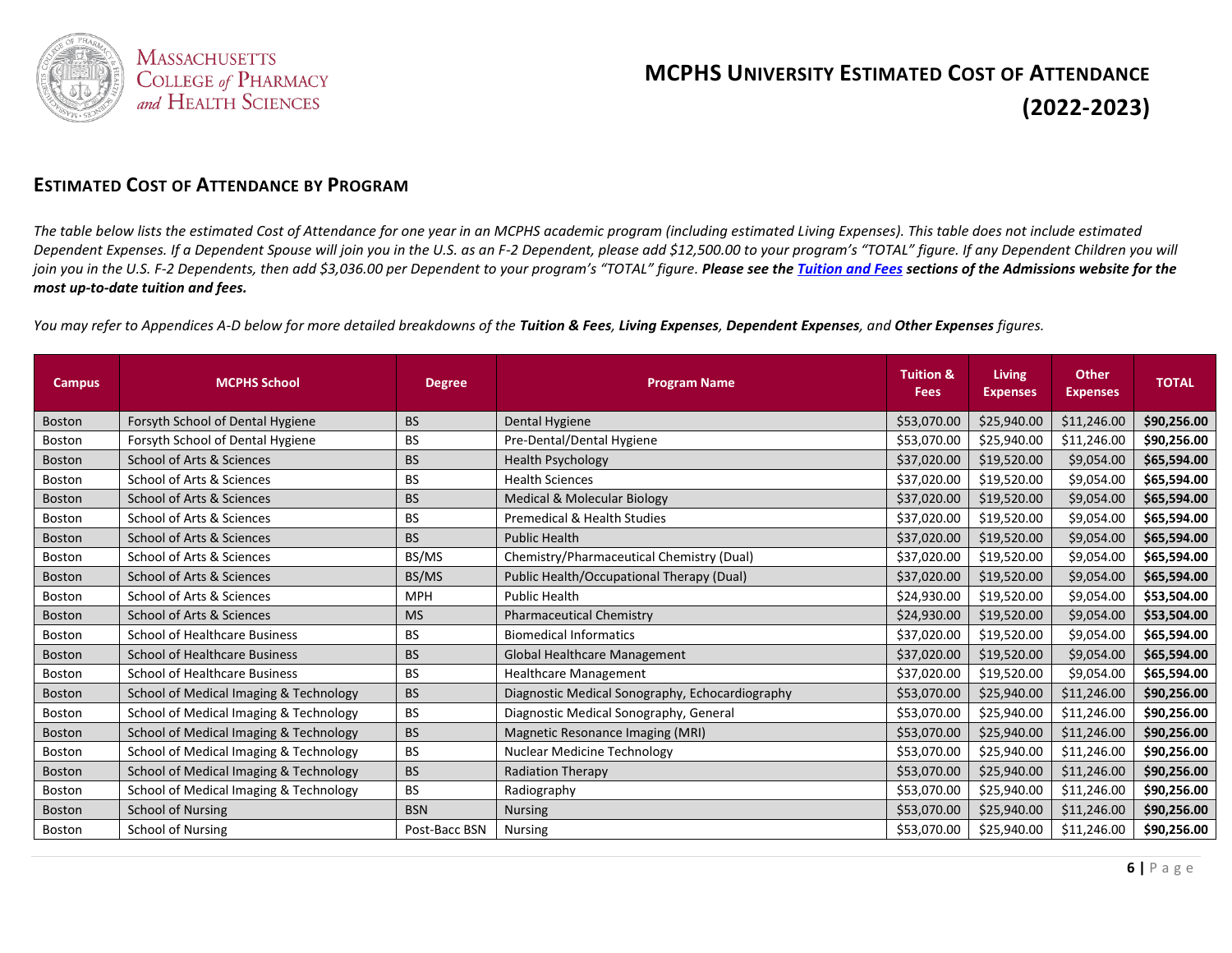| <b>Campus</b> | <b>MCPHS School</b>                      | <b>Degree</b> | <b>Program Name</b>                                    | <b>Tuition &amp;</b><br><b>Fees</b> | <b>Living</b><br><b>Expenses</b> | <b>Other</b><br><b>Expenses</b> | <b>TOTAL</b> |
|---------------|------------------------------------------|---------------|--------------------------------------------------------|-------------------------------------|----------------------------------|---------------------------------|--------------|
| <b>Boston</b> | <b>School of Pharmacy</b>                | <b>BS</b>     | <b>Pharmaceutical Business</b>                         | \$37,020.00                         | \$19,520.00                      | \$9,054.00                      | \$65,594.00  |
| <b>Boston</b> | School of Pharmacy                       | <b>BS</b>     | Pharmacology & Toxicology                              | \$37,020.00                         | \$19,520.00                      | \$9,054.00                      | \$65,594.00  |
| <b>Boston</b> | School of Pharmacy                       | BS/MS         | Pharmaceutical Sciences/Pharmaceutical Sciences (Dual) | \$37,020.00                         | \$19,520.00                      | \$9,054.00                      | \$65,594.00  |
| <b>Boston</b> | School of Pharmacy                       | Cert.         | <b>Advanced Pharmacy Practice Studies (CAPPS)</b>      | \$25,230.00                         | \$25,940.00                      | \$9,054.00                      | \$60,224.00  |
| <b>Boston</b> | <b>School of Pharmacy</b>                | <b>MS</b>     | <b>Clinical Research</b>                               | \$24,930.00                         | \$19,520.00                      | \$9,054.00                      | \$53,504.00  |
| Boston        | School of Pharmacy                       | <b>MS</b>     | <b>Medicinal Chemistry</b>                             | \$24,930.00                         | \$19,520.00                      | \$9,054.00                      | \$53,504.00  |
| <b>Boston</b> | School of Pharmacy                       | <b>MS</b>     | <b>Pharmaceutical Economics &amp; Policy</b>           | \$24,930.00                         | \$19,520.00                      | \$9,054.00                      | \$53,504.00  |
| <b>Boston</b> | School of Pharmacy                       | <b>MS</b>     | <b>Pharmaceutical Sciences</b>                         | \$24,930.00                         | \$19,520.00                      | \$9,054.00                      | \$53,504.00  |
| <b>Boston</b> | School of Pharmacy                       | <b>MS</b>     | Pharmaceutics                                          | \$24,930.00                         | \$19,520.00                      | \$9,054.00                      | \$53,504.00  |
| <b>Boston</b> | School of Pharmacy                       | <b>MS</b>     | Pharmacology                                           | \$24,930.00                         | \$19,520.00                      | \$9,054.00                      | \$53,504.00  |
| <b>Boston</b> | School of Pharmacy                       | <b>MS</b>     | <b>Regulatory Affairs and Health Policy</b>            | \$24,930.00                         | \$19,520.00                      | \$9,054.00                      | \$53,504.00  |
| <b>Boston</b> | School of Pharmacy                       | PharmD        | Pharmacy: Pre-Professional Phase (Years 1-2)           | \$37,020.00                         | \$19,520.00                      | \$9,054.00                      | \$65,594.00  |
| <b>Boston</b> | School of Pharmacy                       | PharmD        | Pharmacy: Professional Phase (Years 3-6)               | \$43,320.00                         | \$19,520.00                      | \$9,054.00                      | \$71,894.00  |
| <b>Boston</b> | School of Pharmacy                       | PhD           | <b>Medicinal Chemistry</b>                             | \$24,930.00                         | \$19,520.00                      | \$9,054.00                      | \$53,504.00  |
| <b>Boston</b> | School of Pharmacy                       | PhD           | <b>Pharmaceutical Economics &amp; Policy</b>           | \$24,930.00                         | \$19,520.00                      | \$9,054.00                      | \$53,504.00  |
| Boston        | School of Pharmacy                       | PhD           | Pharmaceutics                                          | \$24,930.00                         | \$19,520.00                      | \$9,054.00                      | \$53,504.00  |
| <b>Boston</b> | <b>School of Pharmacy</b>                | PhD           | Pharmacology                                           | \$24,930.00                         | \$19,520.00                      | \$9,054.00                      | \$53,504.00  |
| Boston        | School of Pharmacy                       | PhD           | Regulatory Affairs and Health Policy                   | \$24,930.00                         | \$19,520.00                      | \$9,054.00                      | \$53,504.00  |
| <b>Boston</b> | School of Physician Assistant Studies    | <b>MPAS</b>   | <b>Physician Assistant Studies</b>                     | \$43,320.00                         | \$19,520.00                      | \$9,054.00                      | \$71,894.00  |
| Manchester    | <b>School of Nursing</b>                 | Post-Bacc BSN | <b>Nursing</b>                                         | \$53,070.00                         | \$20,445.00                      | \$11,246.00                     | \$84,761.00  |
| Manchester    | <b>School of Pharmacy</b>                | PharmD        | Pharmacy                                               | \$57,870.00                         | \$20,445.00                      | \$11,246.00                     | \$89,561.00  |
| Manchester    | School of Physician Assistant Studies    | <b>MPAS</b>   | <b>Physician Assistant Studies</b>                     | \$53,970.00                         | \$20,445.00                      | \$11,246.00                     | \$85,661.00  |
| Manchester    | <b>School of Rehabilitation Sciences</b> | <b>MSOT</b>   | Occupational Therapy                                   | \$48,420.00                         | \$20,445.00                      | \$11,246.00                     | \$80,111.00  |
| Worcester     | Forsyth School of Dental Hygiene         | <b>BS</b>     | Dental Hygiene (Fast Track)                            | \$53,070.00                         | \$20,445.00                      | \$11,246.00                     | \$84,761.00  |
| Worcester     | New England School of Acupuncture        | <b>MAc</b>    | Acupuncture                                            | \$21,720.00                         | \$20,445.00                      | \$11,246.00                     | \$53,411.00  |
| Worcester     | New England School of Acupuncture        | <b>MAOM</b>   | Acupuncture & Oriental Medicine                        | \$23,970.00                         | \$20,445.00                      | \$11,246.00                     | \$55,661.00  |
| Worcester     | School of Medical Imaging & Technology   | <b>BS</b>     | Diagnostic Medical Sonography, Echocardiography        | \$53,070.00                         | \$20,445.00                      | \$11,246.00                     | \$84,761.00  |
| Worcester     | School of Medical Imaging & Technology   | <b>BS</b>     | Diagnostic Medical Sonography, General                 | \$53,070.00                         | \$20,445.00                      | \$11,246.00                     | \$84,761.00  |
| Worcester     | <b>School of Nursing</b>                 | Post-Bacc BSN | <b>Nursing</b>                                         | \$53,070.00                         | \$20,445.00                      | \$11,246.00                     | \$84,761.00  |
| Worcester     | School of Optometry                      | OD            | Optometry                                              | \$48,120.00                         | \$20,445.00                      | \$11,246.00                     | \$79,811.00  |
| Worcester     | School of Pharmacy                       | <b>MS</b>     | <b>Medicinal Chemistry</b>                             | \$24,930.00                         | \$20,445.00                      | \$11,246.00                     | \$56,621.00  |
| Worcester     | School of Pharmacy                       | <b>MS</b>     | Pharmaceutics                                          | \$24,930.00                         | \$20,445.00                      | \$11,246.00                     | \$56,621.00  |
| Worcester     | School of Pharmacy                       | <b>MS</b>     | Pharmacology                                           | \$24,930.00                         | \$20,445.00                      | \$11,246.00                     | \$56,621.00  |
| Worcester     | School of Pharmacy                       | PharmD        | Pharmacy                                               | \$57,870.00                         | \$20,445.00                      | \$11,246.00                     | \$89,561.00  |
| Worcester     | <b>School of Pharmacy</b>                | PhD           | Pharmaceutics                                          | \$24,930.00                         | \$20,445.00                      | \$11,246.00                     | \$56,621.00  |
| Worcester     | School of Pharmacy                       | PhD           | Pharmacology                                           | \$24,930.00                         | \$20,445.00                      | \$11,246.00                     | \$56,621.00  |
| Worcester     | School of Physician Assistant Studies    | <b>MPAS</b>   | <b>Physician Assistant Studies</b>                     | \$53,970.00                         | \$20,445.00                      | \$11,246.00                     | \$85,661.00  |
| Worcester     | <b>School of Rehabilitation Sciences</b> | <b>DPT</b>    | <b>Physical Therapy</b>                                | \$53,970.00                         | \$20,445.00                      | \$11,246.00                     | \$85,661.00  |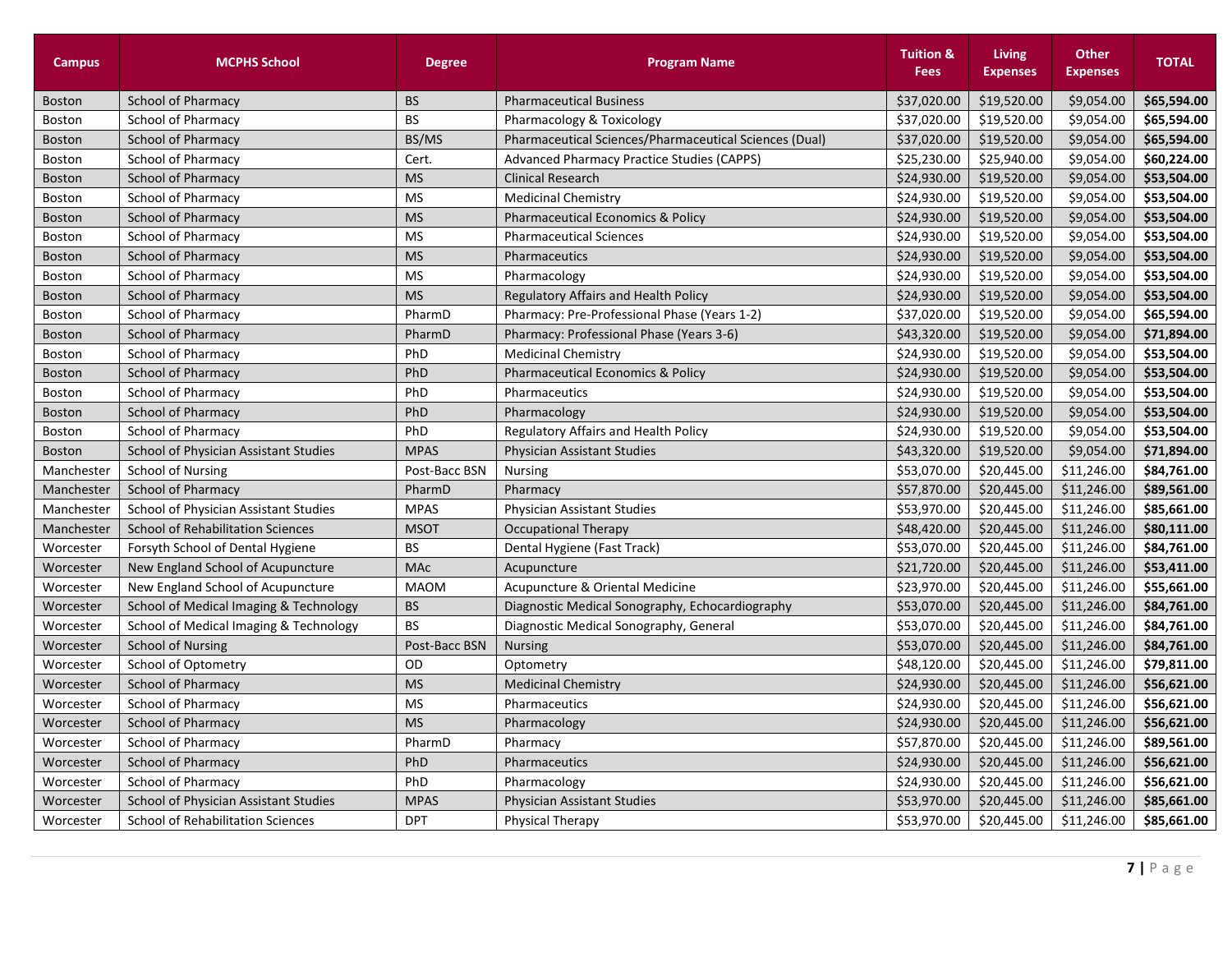## **APPENDIX A: TUITION AND FEES**

| <b>Campus</b> | <b>MCPHS School</b>                    | <b>Degree</b> | <b>Program Name</b>                                    | <b>Tuition</b> | <b>Fees</b> | <b>Summer</b>            | <b>Total</b> |
|---------------|----------------------------------------|---------------|--------------------------------------------------------|----------------|-------------|--------------------------|--------------|
| <b>Boston</b> | Forsyth School of Dental Hygiene       | <b>BS</b>     | Dental Hygiene                                         | \$35,850.00    | \$1,170.00  | \$16.050.00              | \$53.070.00  |
| <b>Boston</b> | Forsyth School of Dental Hygiene       | <b>BS</b>     | Pre-Dental/Dental Hygiene                              | \$35,850.00    | \$1,170.00  | \$16,050.00              | \$53,070.00  |
| <b>Boston</b> | School of Arts & Sciences              | <b>BS</b>     | <b>Health Psychology</b>                               | \$35,850.00    | \$1,170.00  |                          | \$37,020.00  |
| <b>Boston</b> | School of Arts & Sciences              | <b>BS</b>     | <b>Health Sciences</b>                                 | \$35,850.00    | \$1,170.00  | ÷                        | \$37,020.00  |
| <b>Boston</b> | School of Arts & Sciences              | <b>BS</b>     | <b>Medical &amp; Molecular Biology</b>                 | \$35,850.00    | \$1,170.00  |                          | \$37,020.00  |
| <b>Boston</b> | School of Arts & Sciences              | <b>BS</b>     | <b>Premedical &amp; Health Studies</b>                 | \$35,850.00    | \$1,170.00  | $\overline{\phantom{a}}$ | \$37,020.00  |
| <b>Boston</b> | School of Arts & Sciences              | <b>BS</b>     | <b>Public Health</b>                                   | \$35,850.00    | \$1,170.00  | $\overline{\phantom{a}}$ | \$37,020.00  |
| <b>Boston</b> | School of Arts & Sciences              | BS/MS         | Chemistry/Pharmaceutical Chemistry (Dual)              | \$35,850.00    | \$1,170.00  | $\blacksquare$           | \$37,020.00  |
| <b>Boston</b> | School of Arts & Sciences              | BS/MS         | Public Health/Occupational Therapy (Dual)              | \$35,850.00    | \$1,170.00  | $\blacksquare$           | \$37,020.00  |
| <b>Boston</b> | School of Arts & Sciences              | <b>MPH</b>    | <b>Public Health</b>                                   | \$23,760.00    | \$1,170.00  | $\mathbf{r}$             | \$24,930.00  |
| <b>Boston</b> | School of Arts & Sciences              | <b>MS</b>     | <b>Pharmaceutical Chemistry</b>                        | \$23,760.00    | \$1,170.00  | $\overline{a}$           | \$24,930.00  |
| Boston        | <b>School of Healthcare Business</b>   | <b>BS</b>     | <b>Biomedical Informatics</b>                          | \$35,850.00    | \$1,170.00  | $\sim$                   | \$37,020.00  |
| <b>Boston</b> | <b>School of Healthcare Business</b>   | <b>BS</b>     | <b>Global Healthcare Management</b>                    | \$35,850.00    | \$1,170.00  | $\overline{\phantom{a}}$ | \$37,020.00  |
| Boston        | <b>School of Healthcare Business</b>   | <b>BS</b>     | <b>Healthcare Management</b>                           | \$35,850.00    | \$1,170.00  |                          | \$37,020.00  |
| <b>Boston</b> | School of Medical Imaging & Technology | <b>BS</b>     | Diagnostic Medical Sonography, Echocardiography        | \$35,850.00    | \$1,170.00  | \$16,050.00              | \$53,070.00  |
| <b>Boston</b> | School of Medical Imaging & Technology | <b>BS</b>     | Diagnostic Medical Sonography, General                 | \$35,850.00    | \$1,170.00  | \$16,050.00              | \$53,070.00  |
| <b>Boston</b> | School of Medical Imaging & Technology | <b>BS</b>     | Magnetic Resonance Imaging (MRI)                       | \$35,850.00    | \$1,170.00  | \$16,050.00              | \$53,070.00  |
| <b>Boston</b> | School of Medical Imaging & Technology | <b>BS</b>     | <b>Nuclear Medicine Technology</b>                     | \$35,850.00    | \$1,170.00  | \$16,050.00              | \$53,070.00  |
| <b>Boston</b> | School of Medical Imaging & Technology | <b>BS</b>     | <b>Radiation Therapy</b>                               | \$35,850.00    | \$1,170.00  | \$16,050.00              | \$53,070.00  |
| <b>Boston</b> | School of Medical Imaging & Technology | <b>BS</b>     | Radiography                                            | \$35,850.00    | \$1,170.00  | \$16,050.00              | \$53,070.00  |
| <b>Boston</b> | <b>School of Nursing</b>               | <b>BSN</b>    | Nursing                                                | \$35,850.00    | \$1,170.00  | \$16,050.00              | \$53,070.00  |
| <b>Boston</b> | School of Nursing                      | Post-Bacc BSN | <b>Nursing</b>                                         | \$35,850.00    | \$1,170.00  | \$16,050.00              | \$53,070.00  |
| <b>Boston</b> | <b>School of Pharmacy</b>              | <b>BS</b>     | <b>Pharmaceutical Business</b>                         | \$35,850.00    | \$1,170.00  |                          | \$37,020.00  |
| <b>Boston</b> | School of Pharmacy                     | <b>BS</b>     | Pharmacology & Toxicology                              | \$35,850.00    | \$1,170.00  | $\sim$                   | \$37,020.00  |
| <b>Boston</b> | School of Pharmacy                     | BS/MS         | Pharmaceutical Sciences/Pharmaceutical Sciences (Dual) | \$35,850.00    | \$1,170.00  |                          | \$37,020.00  |
| Boston        | School of Pharmacy                     | Cert.         | <b>Advanced Pharmacy Practice Studies (CAPPS)</b>      | \$8,010.00     | \$1,170.00  | \$16,050.00              | \$25,230.00  |
| <b>Boston</b> | <b>School of Pharmacy</b>              | <b>MS</b>     | <b>Clinical Research</b>                               | \$23.760.00    | \$1.170.00  |                          | \$24,930.00  |
| <b>Boston</b> | School of Pharmacy                     | <b>MS</b>     | <b>Medicinal Chemistry</b>                             | \$23,760.00    | \$1,170.00  |                          | \$24,930.00  |
| <b>Boston</b> | <b>School of Pharmacy</b>              | <b>MS</b>     | <b>Pharmaceutical Economics &amp; Policy</b>           | \$23,760.00    | \$1,170.00  |                          | \$24,930.00  |
| <b>Boston</b> | School of Pharmacy                     | <b>MS</b>     | <b>Pharmaceutical Sciences</b>                         | \$23,760.00    | \$1,170.00  | $\sim$                   | \$24,930.00  |
| <b>Boston</b> | School of Pharmacy                     | <b>MS</b>     | Pharmaceutics                                          | \$23,760.00    | \$1,170.00  | $\overline{\phantom{a}}$ | \$24,930.00  |
| <b>Boston</b> | School of Pharmacy                     | <b>MS</b>     | Pharmacology                                           | \$23,760.00    | \$1,170.00  | $\sim$                   | \$24,930.00  |
| <b>Boston</b> | School of Pharmacy                     | <b>MS</b>     | Regulatory Affairs and Health Policy                   | \$23,760.00    | \$1,170.00  |                          | \$24,930.00  |
| <b>Boston</b> | School of Pharmacy                     | PharmD        | Pharmacy: Pre-Professional Phase (Years 1-2)           | \$35,850.00    | \$1,170.00  | $\mathbf{r}$             | \$37,020.00  |
| <b>Boston</b> | <b>School of Pharmacy</b>              | PharmD        | Pharmacy: Professional Phase (Years 3-6)               | \$42,150.00    | \$1,170.00  | $\overline{a}$           | \$43,320.00  |
| <b>Boston</b> | School of Pharmacy                     | PhD           | <b>Medicinal Chemistry</b>                             | \$23,760.00    | \$1,170.00  | $\overline{\phantom{a}}$ | \$24,930.00  |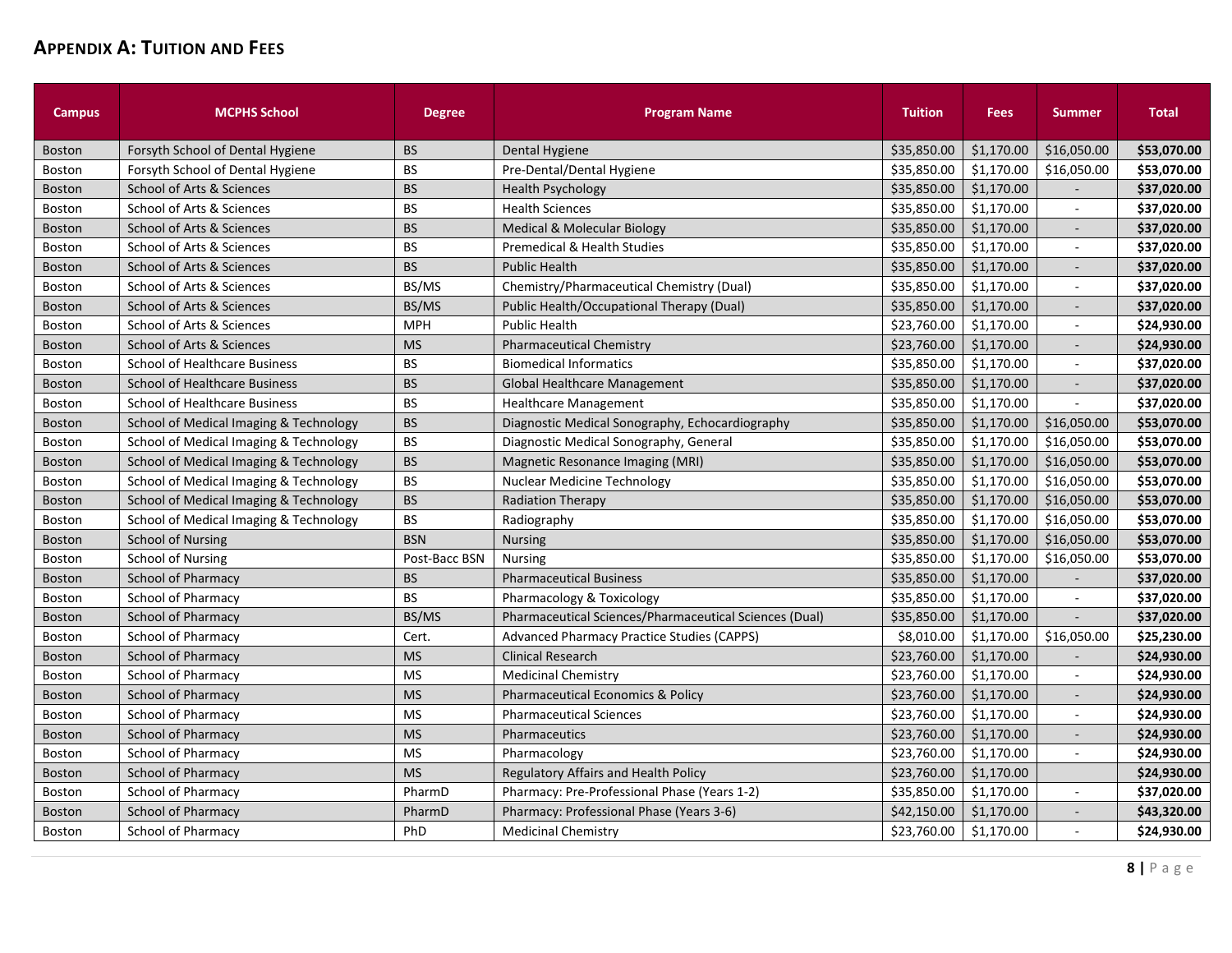| <b>Campus</b> | <b>MCPHS School</b>                      | <b>Degree</b> | <b>Program Name</b>                             | <b>Tuition</b> | <b>Fees</b> | <b>Summer</b>            | <b>Total</b> |
|---------------|------------------------------------------|---------------|-------------------------------------------------|----------------|-------------|--------------------------|--------------|
| <b>Boston</b> | <b>School of Pharmacy</b>                | PhD           | Pharmaceutical Economics & Policy               | \$23,760.00    | \$1,170.00  | $\overline{\phantom{a}}$ | \$24,930.00  |
| Boston        | <b>School of Pharmacy</b>                | PhD           | Pharmaceutics                                   | \$23,760.00    | \$1,170.00  | $\overline{\phantom{a}}$ | \$24,930.00  |
| <b>Boston</b> | <b>School of Pharmacy</b>                | PhD           | Pharmacology                                    | \$23,760.00    | \$1,170.00  |                          | \$24,930.00  |
| Boston        | School of Pharmacy                       | PhD           | Regulatory Affairs and Health Policy            | \$23,760.00    | \$1,170.00  |                          | \$24,930.00  |
| <b>Boston</b> | School of Physician Assistant Studies    | <b>MPAS</b>   | <b>Physician Assistant Studies</b>              | \$42,150.00    | \$1,170.00  |                          | \$43,320.00  |
| Manchester    | <b>School of Nursing</b>                 | Post-Bacc BSN | <b>Nursing</b>                                  | \$35,850.00    | \$1,170.00  | \$16,050.00              | \$53,070.00  |
| Manchester    | <b>School of Pharmacy</b>                | PharmD        | Pharmacy                                        | \$56,700.00    | \$1,170.00  | Included                 | \$57,870.00  |
| Manchester    | School of Physician Assistant Studies    | <b>MPAS</b>   | <b>Physician Assistant Studies</b>              | \$52,800.00    | \$1,170.00  | Included                 | \$53,970.00  |
| Manchester    | <b>School of Rehabilitation Sciences</b> | <b>MSOT</b>   | <b>Occupational Therapy</b>                     | \$47,250.00    | \$1,170.00  | Included                 | \$48,420.00  |
| Worcester     | Forsyth School of Dental Hygiene         | <b>BS</b>     | Dental Hygiene (Fast Track)                     | \$35,850.00    | \$1,170.00  | \$16,050.00              | \$53,070.00  |
| Worcester     | New England School of Acupuncture        | <b>MAc</b>    | Acupuncture                                     | \$20,550.00    | \$1,170.00  | Included                 | \$21,720.00  |
| Worcester     | New England School of Acupuncture        | <b>MAOM</b>   | Acupuncture & Oriental Medicine                 | \$22,800.00    | \$1,170.00  | Included                 | \$23,970.00  |
| Worcester     | School of Medical Imaging & Technology   | <b>BS</b>     | Diagnostic Medical Sonography, Echocardiography | \$35,850.00    | \$1,170.00  | \$16,050.00              | \$53,070.00  |
| Worcester     | School of Medical Imaging & Technology   | <b>BS</b>     | Diagnostic Medical Sonography, General          | \$35,850.00    | \$1,170.00  | \$16,050.00              | \$53,070.00  |
| Worcester     | <b>School of Nursing</b>                 | Post-Bacc BSN | <b>Nursing</b>                                  | \$35,850.00    | \$1,170.00  | \$16,050.00              | \$53,070.00  |
| Worcester     | School of Optometry                      | OD            | Optometry                                       | \$46,950.00    | \$1,170.00  | Included                 | \$48,120.00  |
| Worcester     | <b>School of Pharmacy</b>                | <b>MS</b>     | <b>Medicinal Chemistry</b>                      | \$23,760.00    | \$1,170.00  |                          | \$24,930.00  |
| Worcester     | School of Pharmacy                       | <b>MS</b>     | Pharmaceutics                                   | \$23,760.00    | \$1,170.00  | $\sim$                   | \$24,930.00  |
| Worcester     | <b>School of Pharmacy</b>                | <b>MS</b>     | Pharmacology                                    | \$23,760.00    | \$1,170.00  |                          | \$24,930.00  |
| Worcester     | School of Pharmacy                       | PharmD        | Pharmacy                                        | \$56,700.00    | \$1,170.00  | Included                 | \$57,870.00  |
| Worcester     | <b>School of Pharmacy</b>                | PhD           | Pharmaceutics                                   | \$23,760.00    | \$1,170.00  |                          | \$24,930.00  |
| Worcester     | <b>School of Pharmacy</b>                | PhD           | Pharmacology                                    | \$23,760.00    | \$1,170.00  |                          | \$24,930.00  |
| Worcester     | School of Physician Assistant Studies    | <b>MPAS</b>   | <b>Physician Assistant Studies</b>              | \$52,800.00    | \$1,170.00  | Included                 | \$53,970.00  |
| Worcester     | <b>School of Rehabilitation Sciences</b> | <b>DPT</b>    | <b>Physical Therapy</b>                         | \$52,800.00    | \$1,170.00  | Included                 | \$53,970.00  |